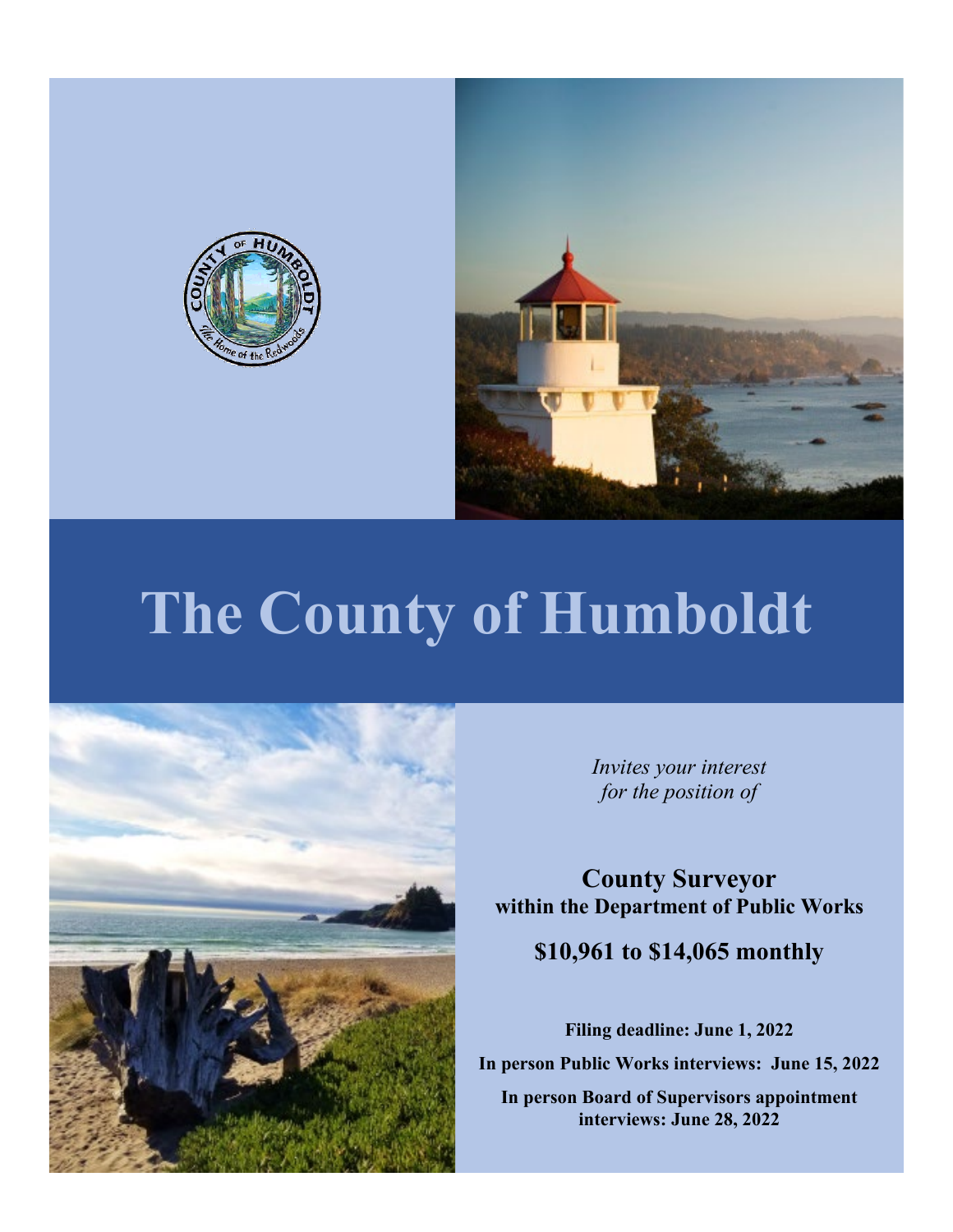**About Humboldt County:** Humboldt County is a densely forested, mountainous, and rural county with about 110 miles of coastline (more than any other county in the state) and is situated along the pacific coast in northern California's rugged Coast Mountain Ranges. Humboldt County is located in the northwest area of the state and is approximately five hours drive from the Bay Area and three hours from Redding. Outdoor recreational opportunities are abundant with numerous rivers, beaches, city parks, county parks, Bureau of Land Management public lands, Redwood State Parks, and Redwood National Park. Residents enjoy hiking in the majestic redwoods, salmon fishing in the Klamath River, walking & biking on community trails, mountain biking in the hills, and surfing in the Pacific Ocean. Over 100 miles of stunning beaches, dramatic mountain ranges, groves of enormous



redwoods, scenic farms and ranch lands in rolling foothills, and dramatic vistas of valleys contribute to the quality of life enjoyed by over 135,000 residents and the numerous tourists who visit the area year-round. The area is host to a vibrant art community, music festivals, farmer's markets, and local beer and wine producers. Eureka, the County seat, was ranked number seven in best places to live in the west by *Sunset Magazine*. Eureka was ranked as one of the Best Small Towns by *Outside Magazine.*

With nearly 1,500,000 acres of combined public and private forest in production, Humboldt County alone produces twenty percent of total volume and thirty percent of the total value of all forest products produced in California. The County contains over forty percent of all remaining old growth Coast Redwood forests, the vast majority of which are protected or strictly conserved within dozens of national, state, and local forests and parks, totaling approximately 680,000 acres (Wikipedia, July 2018).

There are seven incorporated cities in the County; Arcata, Blue Lake, Ferndale, Fortuna, Rio Dell, and Trinidad are all within a thirty-minute drive to Eureka. The County is served by U.S. 101, State Route 36, and State Route 299. The average commute time is about 15 minutes. The County also has a commercial airport (Airport code ACV) in McKinleyville with daily flights to San Francisco, Los Angeles, and Denver. The County offices are located in the City of Eureka, the largest incorporated city in the County with a population of approximately 27,000. The County boasts affordable coastal living compared to other coastal communities in California with an average median single-family home price of \$469,300 (realtor.com, March 2022). Eureka has a pleasant year-round coastal climate with summer temperatures ranging from 52 to 62°F and winter temperatures ranging from 40 to 55°F. Several miles inland the temperature range is significantly warmer.



**County Government:** Humboldt County has over 2,200 employees with an all-funds operating budget of \$505,000,000. The County is a general law county. The Board of Supervisors, which serves as the legislative and executive body of county government and many special districts, is comprised of five full-time members elected by their respective districts. The Board is elected to alternating fouryear terms with elections conducted in even numbered years. The Board appoints the County Administrative Officer who oversees County operations. The County also has five elected Department heads and thirteen Board appointed Department Heads. The Director of Public Works is appointed by the Board and the current director has served in this capacity since 2005. In addition, the County Surveyor is appointed by the Board of Supervisors but is supervised by the Director of Public Works.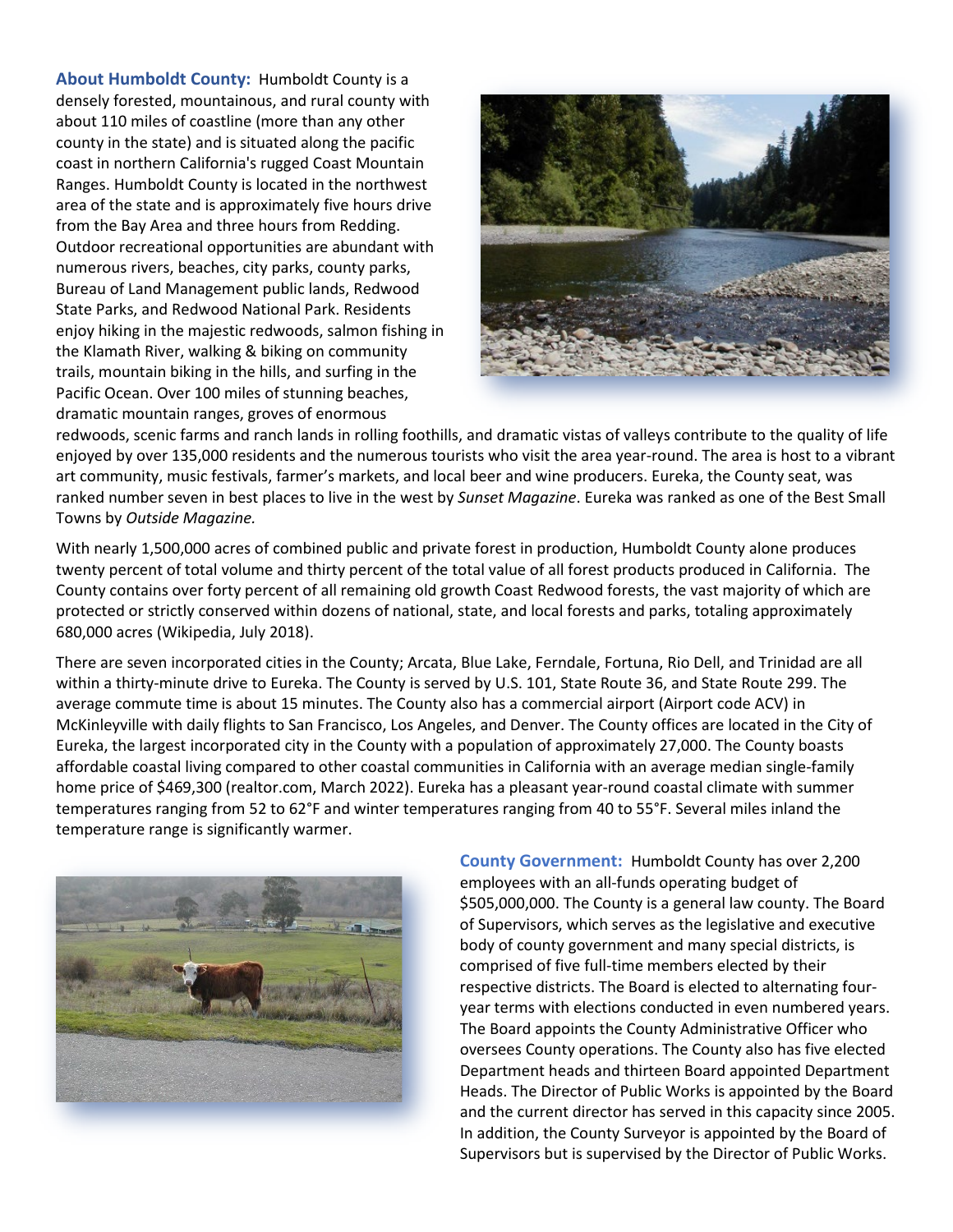**The Position and Ideal Candidate:** Humboldt County Public Works is looking for our next County Surveyor for our Land Use Division. The County Surveyor is expected to be hands on in moving projects forward. The Department is seeking an energetic applicant with excellent oral and written communication skills. This is a people person job that requires working closely with the public, staff, and outside agencies. The minimum qualifications for this position include possession of a valid license to practice as a Land Surveyor in the State of California and four years of increasingly responsible experience in the field, with two years' experience on major construction projects and supervisory experience. Knowledge of budgeting, supervision, and administration are essential.

An engaging and active leadership style that positively impacts and influences the work environment will also be essential in this position. The ideal candidate will develop and maintain positive relationships with various County Departments as well as regional, state, and federal partners, while enhancing communications and work relationships throughout the Department and overall County operations.

The County Surveyor provides management for the Survey Section and Right of Way & Real Property Section of the Land Use Division within the Department of Public Works.

*Survey Section:* This Section assists the Engineering Division with capital improvement projects by providing the necessary topographic, right of way, and construction surveys. The crews use state of the art equipment such as global positioning satellites (GPS) technology, total stations, and data collectors. The Section also produces field notes, legal descriptions, corner records, record of survey maps, etc. The Section is staffed with two Survey Party Chief positions. The County Surveyor provides for the review and approval of Corner Records, legal descriptions, Subdivision Maps within the unincorporated County, and Record of Survey maps. These functions are governed by the County Subdivision Ordinance, State Subdivision Map Act (Government Code), and the State Business & Professions Code. The County Surveyor also oversees the monument preservation fund which consists of fees collected by the County Recorder.

*Right of Way & Real Property Section:* The real property functions performed by the Section include maintaining documents related to the real property owned by the County. These include County buildings such as the Clark Complex and Road Maintenance Stations, County Parks, and vacant land. The Section is responsible for leasing private property for Department of Public Works uses. The right of way functions performed by the Section include maintaining documents related to the various right of ways the County owns. These include public road easements, public utility easements, drainage easements, vehicular access rights restrictions, slope easements, etc. The Section also assists the Engineering Division with construction projects by acquiring any needed right of way. The Section performs title searches and prepares appraisals. This Section is staffed with two Senior Real Property Agents.



**Call Us:** Questions concerning the position should be directed to Tom Mattson, Director of Public Works, at (707) 445-7491.

**Equal Opportunity:** The County of Humboldt is an equal opportunity employer and a drug-free/smoke-free workplace. The County seeks candidates who can make contributions in an environment of cultural and ethnic diversity. The County provides reasonable accommodation for individuals with disabilities. If candidates require special arrangements to participate in the selection process, they should state their needs in writing when applying.